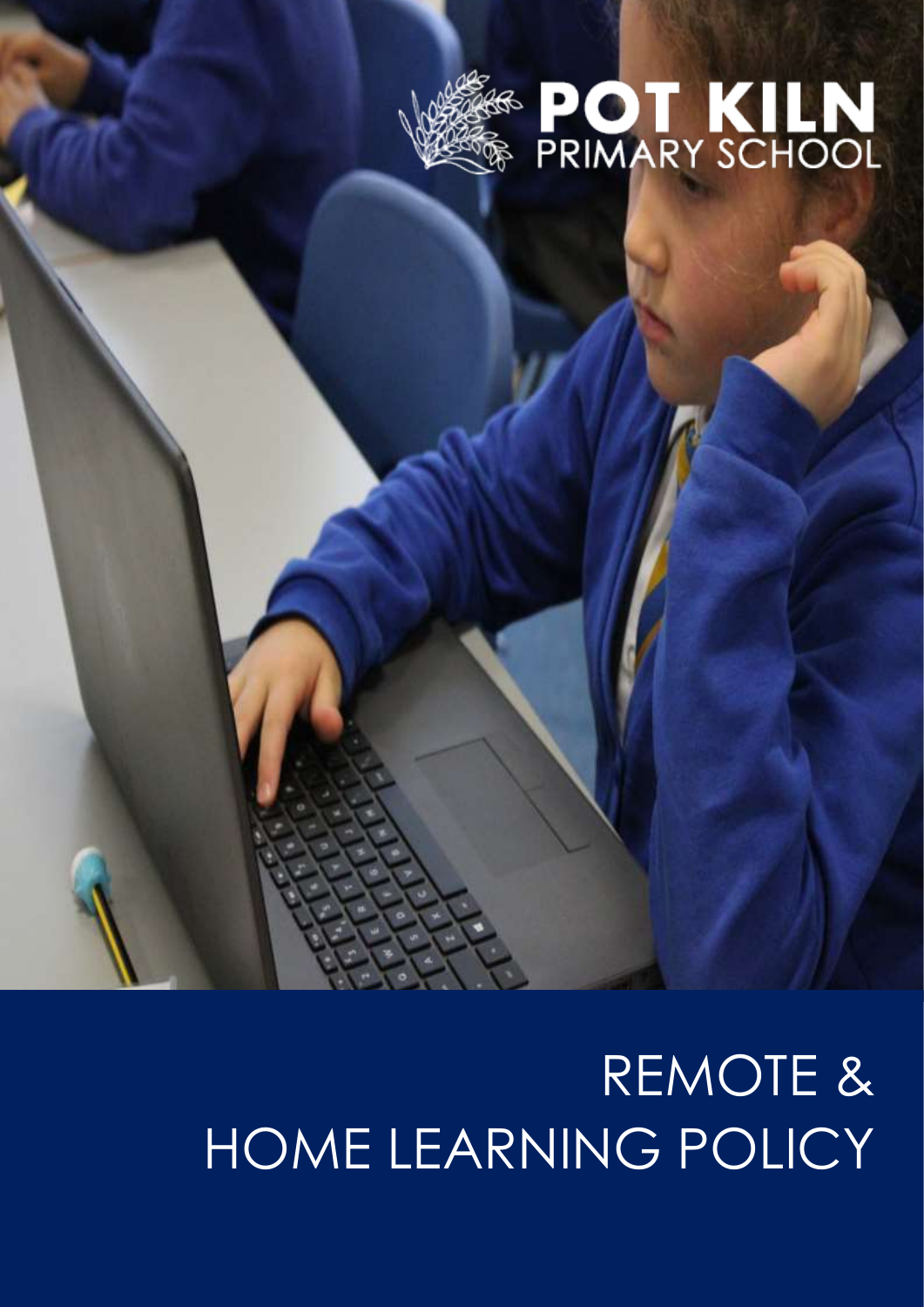# **Remote and Home Learning Policy**

# **Rationale:**

At Pot Kiln Primary School, we understand the need to continually deliver high quality education, including during periods of remote working – whether for an individual pupil or many. We recognise the importance of maintaining high expectations in all areas of school life and ensuring that all pupils have access to the learning resources and support they need to succeed.

Through the implementation of this policy, we aim to address the key concerns associated with remote working, such as online safety, access to educational resources, timescales, communication, data protection, and safeguarding.

## **Specific Aims**

- To outline our approach for pupils that will not be attending school, as a result of government guidance - individual children who may be self isolating or the closure of a class bubble.
- To outline our expectations for staff that will not be attending school due to self-isolation but that are otherwise fit and healthy and able to continue supporting the school with the teaching, marking and planning for pupils.

#### **Who is the policy applicable to?**

Since 5th January 2021, in line with government guidance, all Primary Schools in England were asked to move to remote learning for all pupils apart from the children of key workers and vulnerable children. This policy not only outlines what happens in the event of a National Lockdown, but also outlines what happens once school is fully open again where we may see periods of absences for individual pupils, small groups or 'Bubbles', similar to Autumn Term 2020.

In line with Government guidance, pupils, staff and families should self-isolate if they display any of the following symptoms:

o A continuous, dry cough

o A high temperature above 37.8℃

- o A loss of, or change to, their sense of smell or taste
- o Have had access to a test and this has returned a positive result for Covid-19
- o Any child self isolating due to returning from a holiday abroad

o Any child absent due to being contacted by NHS track and trace or isolating due to a family member with symptoms.

This policy is intended to outline expectations for a whole school move to remote learning, class bubble suspension, partial school closure relating to COVID-19 and individual cases or for any absence related to COVID and self-isolation. Individual pupils with long-term health issues and are not able to return to school for a period of time, will be supported on a **case by case basis**, primarily with the use of online tools and resources, which mirror the work being taught to the rest of the class in school.

#### **Who is this policy NOT for.**

- o Pupils who do not have to self isolate for 10 or 14 days
- o Pupils who are attending school as normal
- o Pupils who are classed as vulnerable or key worker's children attending school
- o Parents choosing to keep children at home due to parental choice
- o Children who are ill but are not displaying COVID related symptoms
- o Children who are on holiday
- o Any reason given contrary to official Government guidance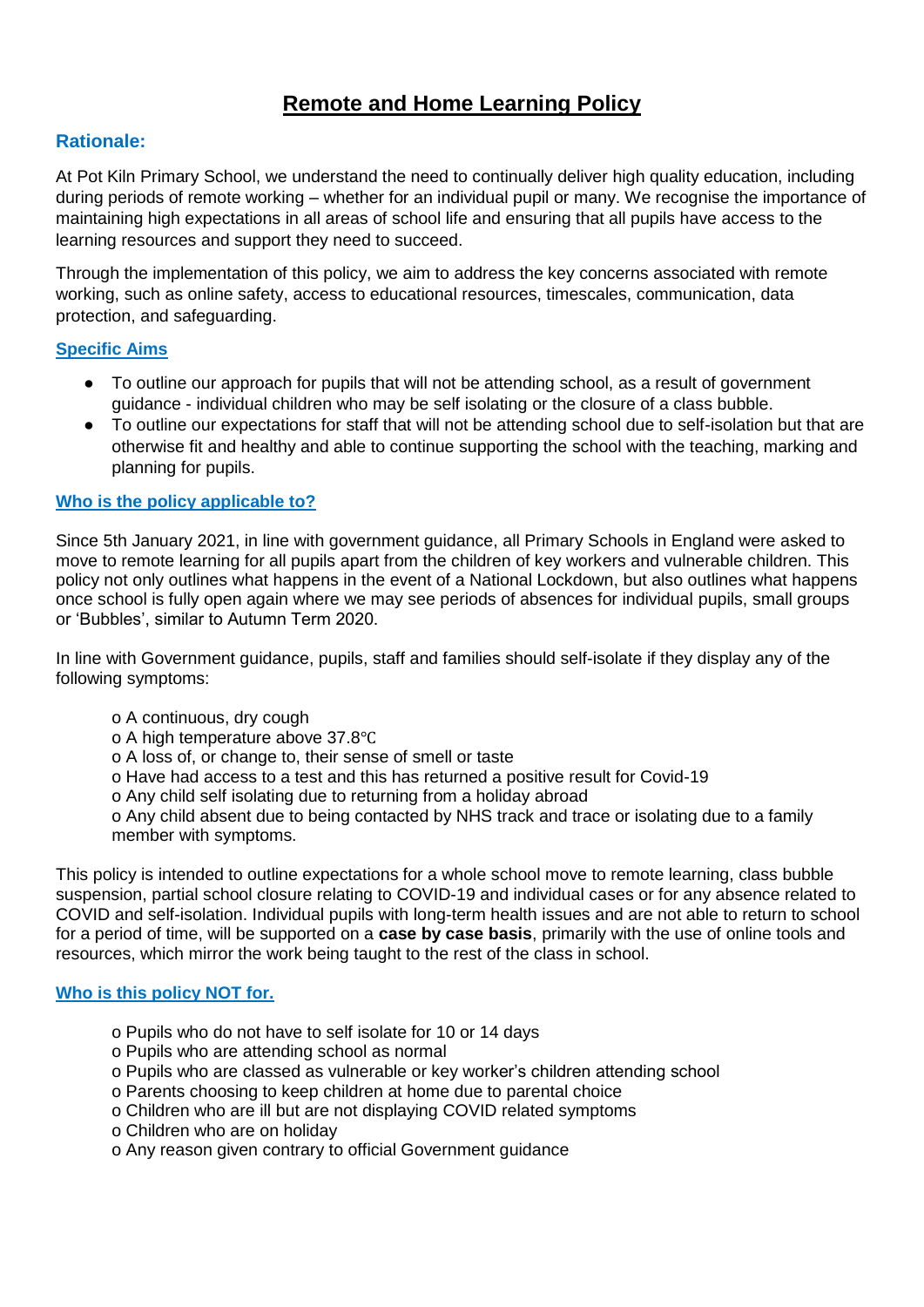#### **Remote learning for pupils**

We will provide online tools and resources as well as links to appropriate remote learning for pupils that are not able to attend school so that no-one needs to fall behind. In the following points, an outline of the provision will be made and some guidance given on the role of pupils, teachers and parents. In the event of a child awaiting test results, activities relating to the current week's learning will be provided from the end of Day 1 where school is informed of Covid related absence relating to the statements identified above.

The governors and senior leadership team at Pot Kiln Primary are fully aware that these are exceptional times, each family is unique and because of this, should approach home learning in a way which suits their individual needs. We realise that the circumstances that cause our school to close will affect families in a number of ways. In our planning and expectations, we are aware of the need for flexibility from all sides.

#### **Teacher expectations**

Teachers will plan activities and or learning tasks that are relevant to the curriculum focus for that class 'Bubble' and endeavour to supply resources to support tasks for home learners. Following guidance from Public Health England, when a 'bubble' of children is asked to self-isolate and stay at home, or indeed, the school is required to move all pupils to remote learning, a text message and an accompanying email informing them of the developing situation will be sent to parents. This will be classed as Day 1 of the closure. Self-directed remote learning will begin on Day 1 continuing on Day 2. Teacher led remote learning will begin from Day 3. Work will be made available daily following a suggested timetable which can be found on the school website. Teachers and Support Staff will give feedback to pupils. A live and up-to-date list of tools, resources, Apps and websites the school uses can be found on the school website [HERE.](http://potkiln.net/remote-learning)

For individual pupils who are self-isolating and absent from school, work will be set via Tapestry, Seesaw and Teams daily, however, this will be one day behind their class schedule. This is to ensure the teacher can effectively teach their class and, on a daily basis, retrospectively transfer resources from that day online for the absent pupil(s) to complete.

If the school has been asked to move entirely to remote learning (like the announcement on 4th January 2021), School will be aiming to provide a minimum of 3 hours of remote learning per day. \*Government guidance in the 31st December update)

- Any resources used, including websites and worksheets, should, where possible, be shared with home learners via Tapestry, Seesaw and Teams.
- Should accessing work be an issue, parents should contact school and alternative solutions will be made available (e.g. workbooks and loaning of stationary equipment or devices). These will be discussed on a case-to-case basis.
- Teachers and School Leaders will respond, within reason, to requests for support from families at home using Tapestry or Seesaw and will be responded to within one working day.
- SLT will monitoring the quality of remote learning ensuring the delivery of high quality education
- Teachers will, on a weekly basis, monitor the engagement of their class with the remote learning platform. This will be sent to SLT to be monitored in relation to safeguarding.
- Should a staff member require support with the use of technology, it is their responsibility to seek this support in school and Senior Leaders will ensure that support is given promptly.